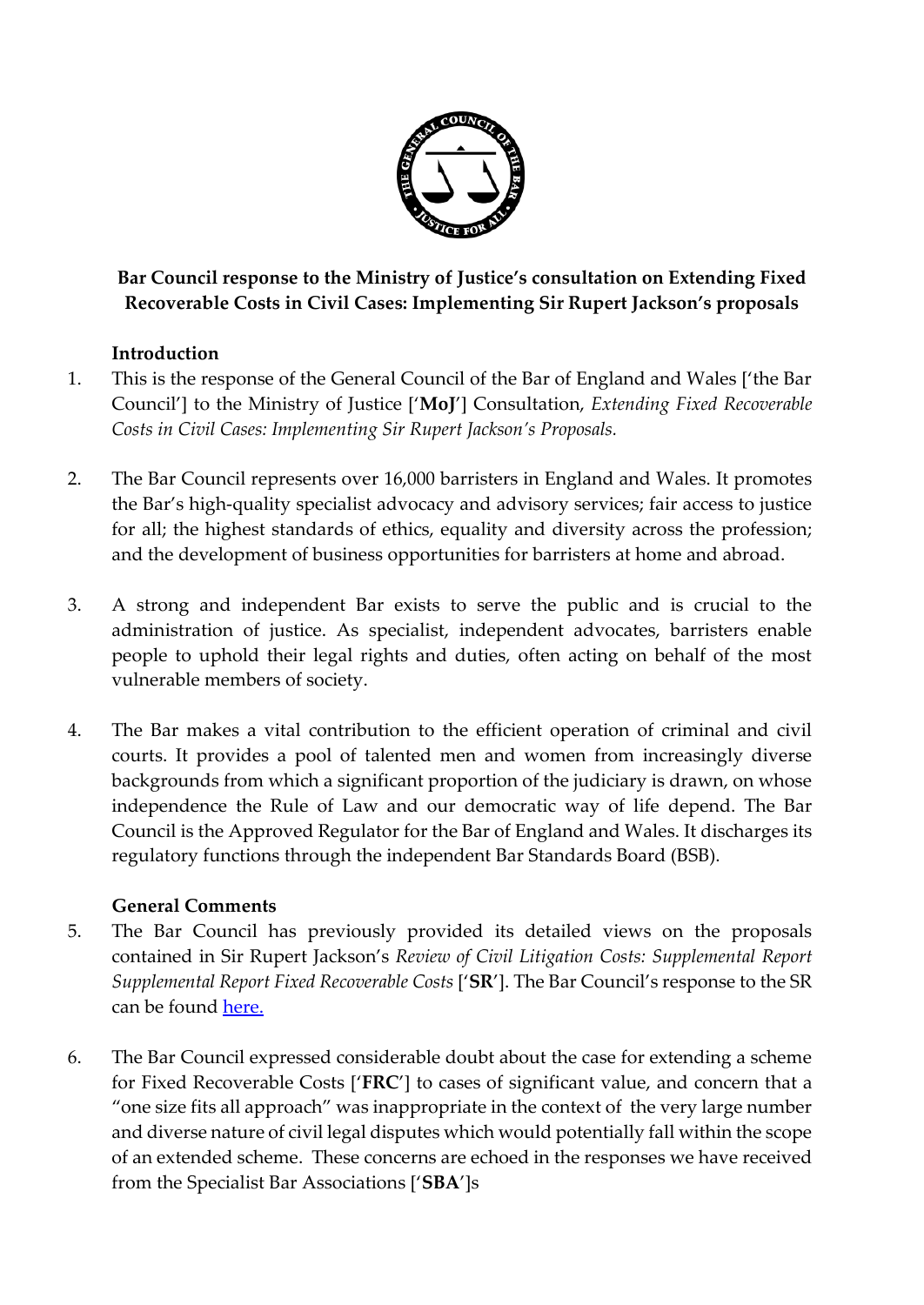7. Although the Bar Council continues to hold the views set out in its previous response, those arguments will not be repeated here, instead we set out below some general observations, and then focus on the structure and details of the proposed scheme.

## The need for adequate remuneration

8. At the risk of stating the obvious, if it is going to work properly, a FRC scheme needs to balance controlling costs overall with enabling professionals involved in disputes to be properly remunerated for the work they perform. If it does not control costs, it is difficult to see what useful function it is performing. But if it does not enable those performing the work to be properly remunerated, access to justice is undermined. Professionals will no longer be willing to be involved in such cases, or they will be left only for the less experienced or less able, or dealt with in a way in which efficiency is promoted over quality. The rates which are used are an important part of this, and we will comment further on these below.

# Periodic Review and Updating

- 9. Appropriate mechanisms for regular reviewing and adjusting rates are essential to ensure that any FRC system retains public confidence. Such reviews must reflect inflation but also allow some facility to take into account evidence of the actual time and cost spent in litigating certain types of claim and adjusting FRC accordingly. Experience from the Fast Track regime reveals that, unless there is a proper system for review, inertia leads to rates remaining unchanged year after year, growing ever more unrealistic, and reducing confidence in the system.
- 10. Equally fundamental to the extended FRC proposal, as we understand it, are two concepts, namely (a) that fees charged as between client and his or her lawyer will (usually) fall into line with recoverable costs and (b) that fixing costs enables a degree of "swings and roundabouts" for the lawyers. The position of the Bar (and independent specialist advocates more generally) leads to one or two particular issues in that regard which we will discuss further below.

# Counsel's fees and "ring fencing"

- 11. The views expressed in paragraphs 8.11 8.13 of Chapter 3 of the Consultation Paper are noted. However, even on the fast track, the concept of a "trial advocacy fee" is retained. For Intermediate Cases, a number of the proposed ingredients are designated for "Counsel/ specialist lawyer".
- 12. A problem which has been endemic with fast track trial fees has been the temptation to take advantage of the fixed nature of these fees to make a profit by requiring Counsel to agree a brief fee for appearing which is less than the fixed trial fee. This undermines the scheme in two ways. First, the logic of fixing a fee (for drafting a statement of case, or appearing at trial) at a particular level must be that this is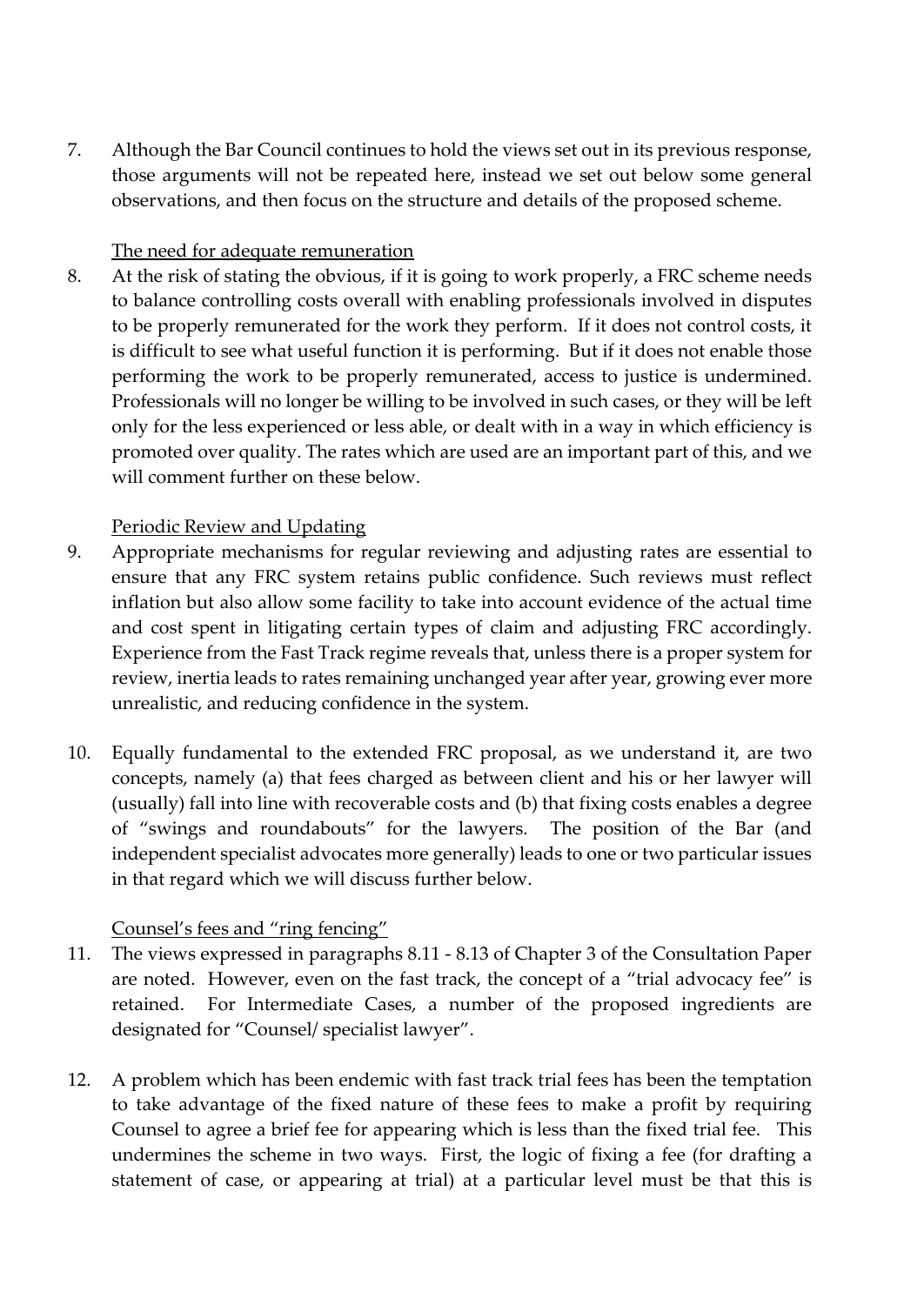consistent with the proper remuneration for a specialist who has the experience and skill appropriate for a case of the relevant complexity. Any incentive to look for a "cheaper" option cannot be good for the client or the administration of justice. Second, even if one assumes that nothing of that type is happening, it defeats the principle of "swings and roundabouts" if Counsel is limited to the fixed fee if the case is at the upper end of the band, but then required to take something less if the case is slightly less complex (but within the same band).

13. Fortunately, the solution is straightforward and cannot have the effect of increasing costs recovery. Presumably it is intended that fees such as that for Counsel or a specialist lawyer drafting a statement of case will only be payable if Counsel or a specialist lawyer are instructed to draft a statement of case. The rules should make clear that that part of the FRC is only recoverable if and to the extent that it is confirmed that the client is obliged to pay at least that amount to Counsel or the specialist lawyer responsible for the drafting. The same provision should be made in respect of advocacy fees where the trial advocacy is done by Counsel or someone else not employed by the solicitor. This will remove any incentive to agree lower fees than those specified by the extended FRC regime, while leaving it entirely open to the market to dictate what fees are actually agreed and without increasing (on the contrary, potentially reducing) the overall recoverable fees.

# The proposed fees

14. The Bar Council is concerned that the evidence which has been used to fix fees is far too limited. In circumstances where the fees have been extrapolated from examples of PI cases handled by one firm, it is essential to build in a process of review, with the first review fixed to begin no later than a year after implementation. Evidence should be sought about the correlation between work done and fees recovered on actual cases during that period. Further reviews should take place at least every 2 years, with automatic increases linked to the RPI in the intervening years.

## Allocation

- 15. We will make some specific comments about the bands and their criteria under Q1 and Q3 below, but there are some general observations which might usefully be made at this stage. It is important to understand that, in many contexts (PI claims being the most obvious), the parties have very different motivations in relation to costs recovery. A defendant to a strong claim is likely to want the most limited costs recovery. A claimant (or at least his or her lawyer) is likely to want maximum costs recovery. That means that allocation may be controversial and the subject of submissions.
- 16. There are two key requirements that have the potential to conflict with one another. The first is that allocation is efficient: (1) if there are going to be disputes and submissions and hearings, the net effect will be to increase, rather than reduce, costs; and (2) everyone should know where they are at the earliest possible stage: lawyers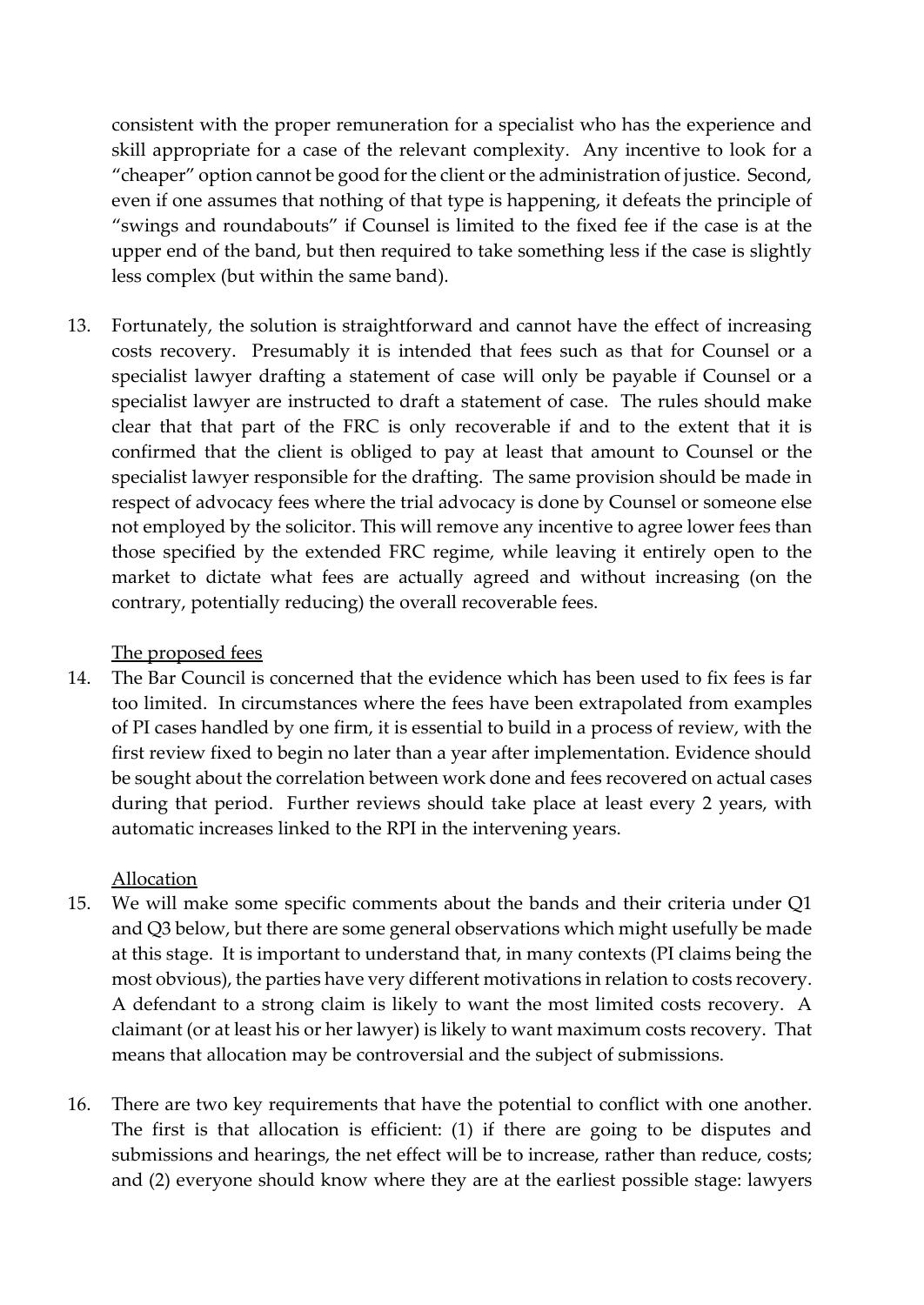need to know what fees can be charged/ recovered in order to decide whether to take or continue to act on the case and how it should be managed.

17. The Bar Council agrees with Sir Rupert Jackson that issues of allocation should be a matter for the judge at case management. The rules governing allocation should not be too prescriptive, particularly as the introduction of a FRC to cases up to  $\text{\textsterling}100$ , 000 will be a significant innovation and it will take some time for the reforms to 'bed in'. How the system works should be subject to review and consultation after at least a year. Costs sanctions may have a role to play, but care must be taken to ensure that the costs penalties do not inhibit appropriate applications being made and cases being allocated fairly to the appropriate track or banded properly within track.

Safety Valve - Escapes

18. An essential feature of a robust scheme is a safety valve, to enable cases which do not fit, regardless of label, to be treated differently and thereby avoid bringing the whole scheme into disrepute. In particular when cases are complex and likely to be litigated at a cost inappropriate for the FRC there should be clear provisions allowing for 'escapes'. More is said about this in answer to the specific questions below.

Safety valve - Exceptions

19. One of the reasons that the fast track system has been relatively successful is that judges could remove cases from its ambit by allocating them to the multitrack. That prevented injustices and scenarios in which the nature of the case (regardless of the sum in issue) meant that the limitations of the fast track, whether in terms of procedure or trial fees, would not be appropriate. It is even more essential that the same power is available in the context of an extended FRC scheme. Otherwise, the whole scheme will be discredited by individual examples of cases where a good claim cannot be pursued because lawyers cannot make the business case for providing representation, or where an "ordinary" litigant is rolled over by an opponent with deep pockets and no concern about costs recovery.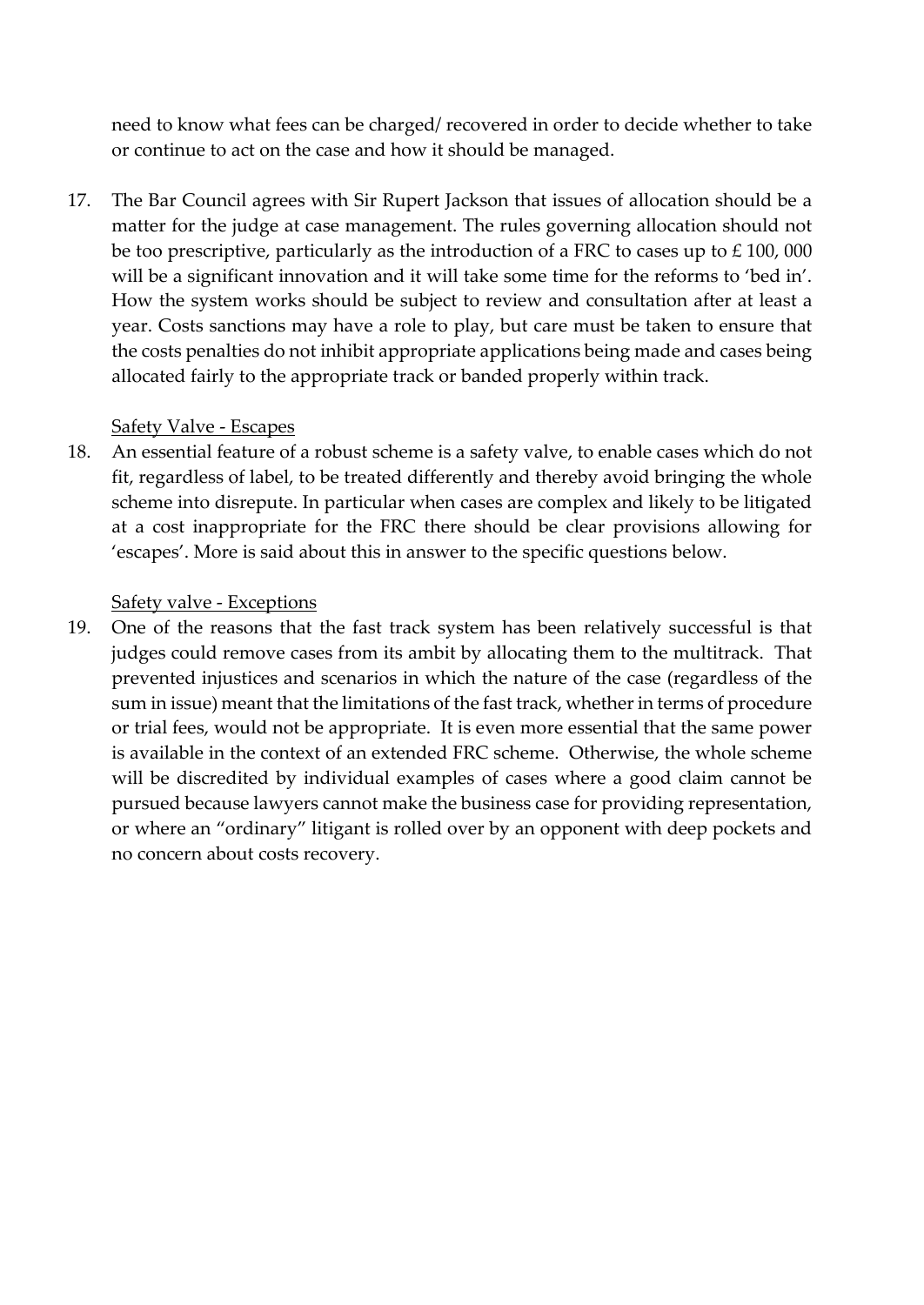## **THE BAR COUNCIL'S ANSWERS TO THE CONSULTATION QUESTIONS**

#### **The Fast Track**

- 1. Given the Government's intention to extend FRC to fast track cases, do you agree with these proposals as set out? We seek your views, including any alternatives on:
	- (i) the proposals for allocation of cases to Bands (including package holiday sickness);
	- (ii) the proposals for multiple claims arising from the same cause of action;
	- (iii) whether, and how, the rules should be fortified to ensure that (a) unnecessary challenges are avoided, and (b) cases stay within the FRC regime where appropriate; and
	- (iv) Part 36 offers and unreasonable litigation conduct (including, but not limited to the proposals for an uplift on FRC (35% for the purposes of part 36, or an unlimited uplift on FRC or indemnity costs for unreasonable litigation conduct), and how to incentivise early settlement.

#### **Answers**

# **(i) the proposals for allocation of cases to Bands (including package holiday sickness);**

Fraud/Dishonesty. In the context of personal injury litigation, the Bar Council agrees with PIBA that cases involving fundamental dishonesty and fraud properly fall to be allocated to Band 4.

Package Holiday Claims. The Bar Council defers to PIBA as the SBA with particular knowledge of package holiday claims. Band 3 would be appropriate unless there are specific issues of complexity of evidence or law which justify allocation to Band 2.

Banding Allocation. The Bar Council agrees that judges must retain the discretion to allocate cases; that the rules relating to allocation should not be unduly prescriptive, and that proportionality would be a key factor. The Bar Council is concerned that a costs penalty of  $\text{\textsterling} 150$  on the Fast Track may have a deterrent effect that could be unfair, and such a power should be exercised with care. A broad discretion with the sanction of the  $£$  150 penalty would be appropriate.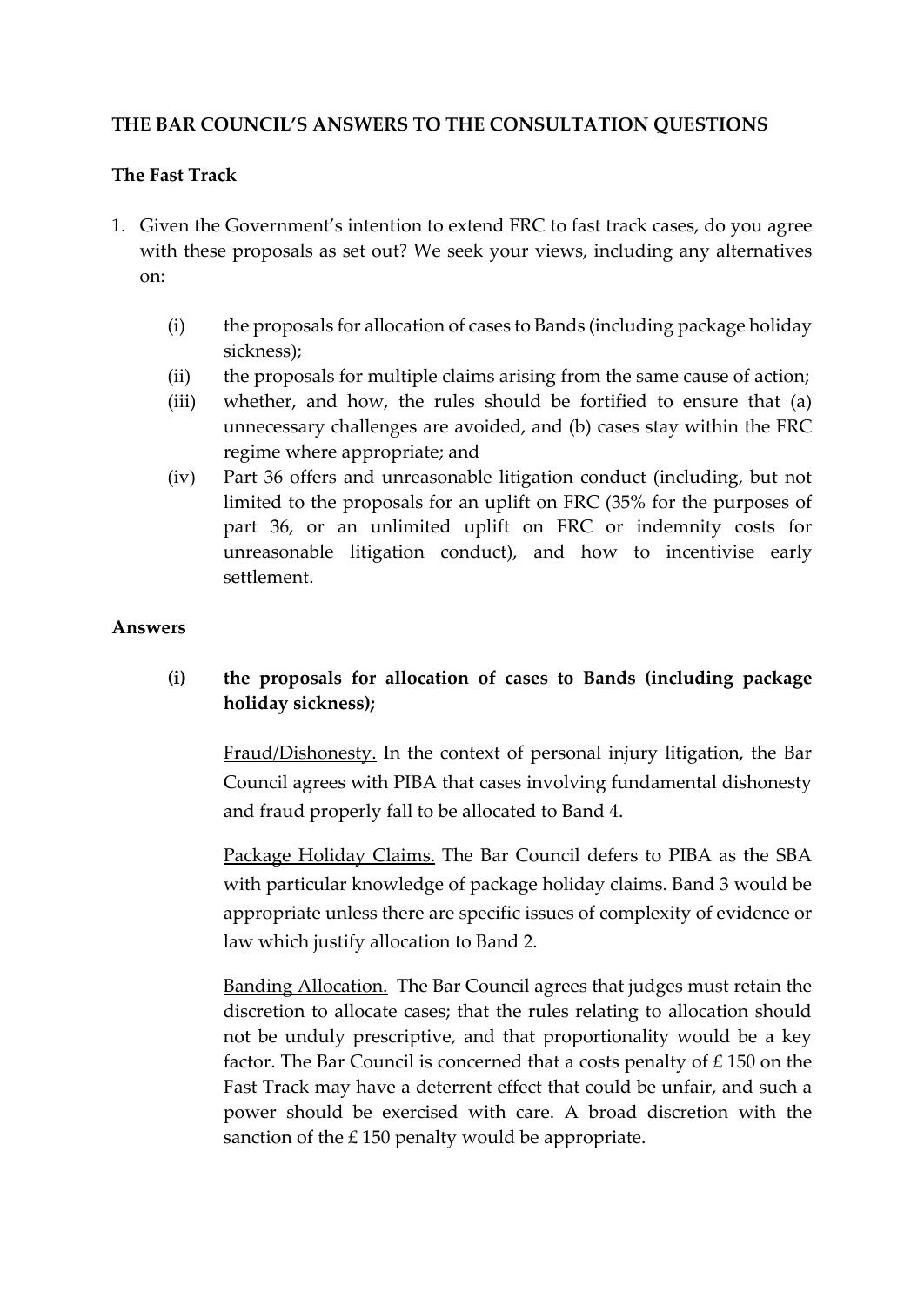Counsel's Fees. Provision for Counsel's fees is a particular concern of the Bar Council and of PIBA in particular as many fast track cases are PI. The Bar Council welcomes the specific provision at §8.12 for fees for 'counsel or specialist lawyers' for post-issue advice or conference and settling defence or counter-claim in Band 4 and NIHL claims. The Bar Council recognises and agrees with PIBA's observation that counsel are regularly instructed in Fast Track cases which would currently fall outside Band 4 contrary to what is said at § 8.13 of the consultation, particularly in cases worth more than £ 10,000. The Bar Council supports PIBA's proposal that in addition to provision for "counsel or specialist lawyer' in Band 4 there should be an appropriately ring-fenced fee for an advice in cases worth over  $£ 10,000$ . A fee of  $£ 750$  for such advice would be appropriate.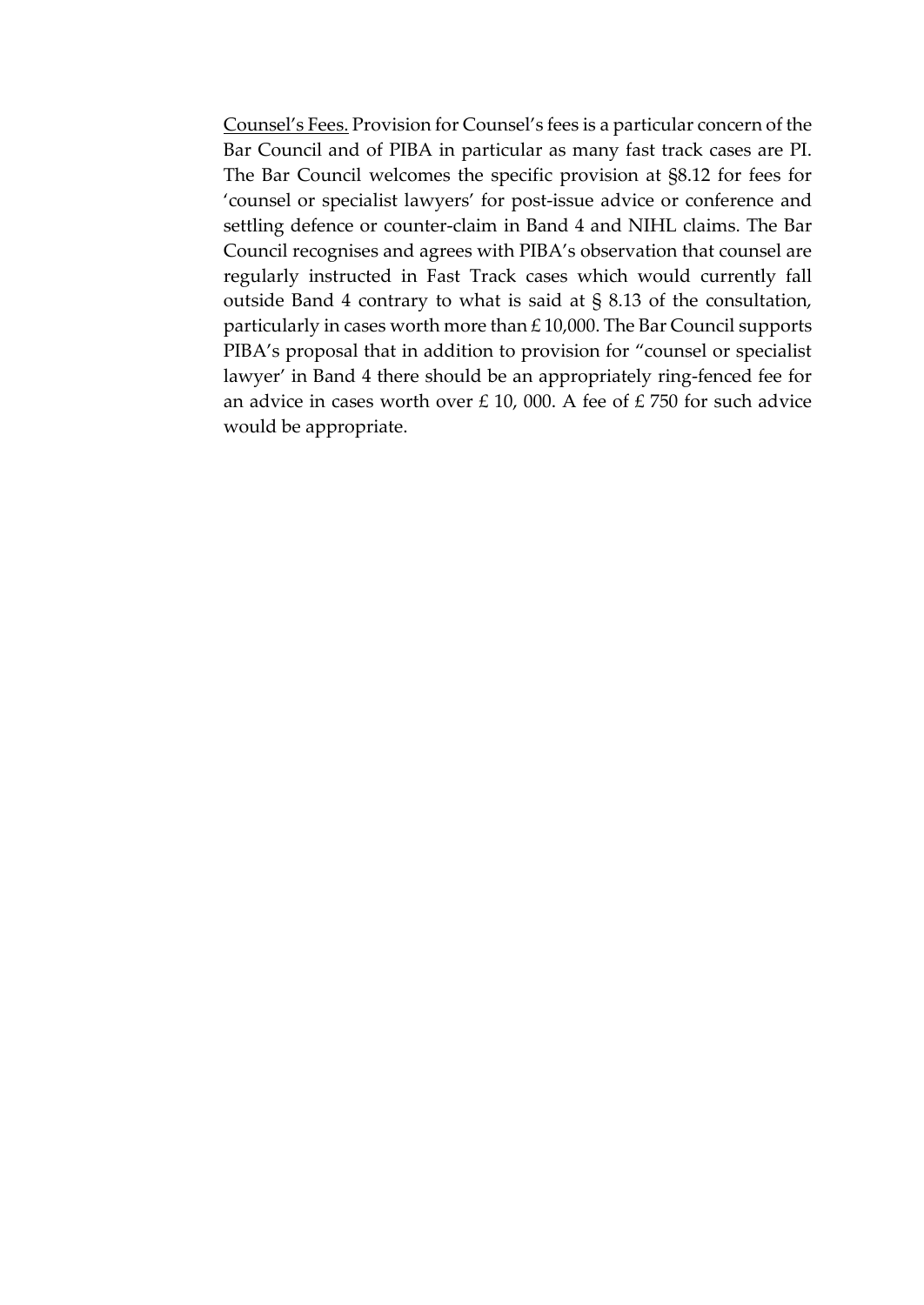#### **(ii) the proposals for multiple claims arising from the same cause of action**

The problem with a fixed uplift to reflect multiple claims arising from the same cause of action is that it implies some uniformity of duplicated costs when there can be considerable differences between individual claims arising from the same cause of action.

#### Claims in which there is limited additional work

The PNBA observe that in a professional negligence case relating to a property purchase, the claim might be by husband and wife as coowners and additional work from there being 2 claimants will be minimal and a 10% uplift would be appropriate. Similarly, PIBA comment that in accident cases involving multiple victims, liability issues will be common between individual claimants and a 10% uplift may be appropriate.

#### Claims in which there is significant additional work

Both PNBA and PIBA make the point that in accident cases involving multiple injured victims, claimants will have separate injuries which will require additional work and cost on pleadings, expert evidence and witness statements in relation to quantum. PNBA suggests that the uplift should be greater than 10%, say 25%. The Bar Council agree that an uplift of 25% would be appropriate for drafting, advice, and advocacy work undertaken by Counsel prior to trial.

#### Trial Fees

A particular concern is in relation to trial fees. The Bar Council supports PIBA's recommendation that in relation to trial fees involving multiple claimants there should be an increase of 10% of the brief fee when there are multiple claimants in a trial on liability and an increase of 75% when the trial is in respect of quantum or liability and quantum and involves multiple claimants.

# **(iii) whether, and how, the rules should be fortified to ensure that (a) unnecessary challenges are avoided, and (b) cases stay within the FRC regime where appropriate**

Whether or not cases remain within the FRC must be a matter for judicial discretion. Appropriate case management must include a power to allow cases to exit the FRC regime in appropriate circumstances.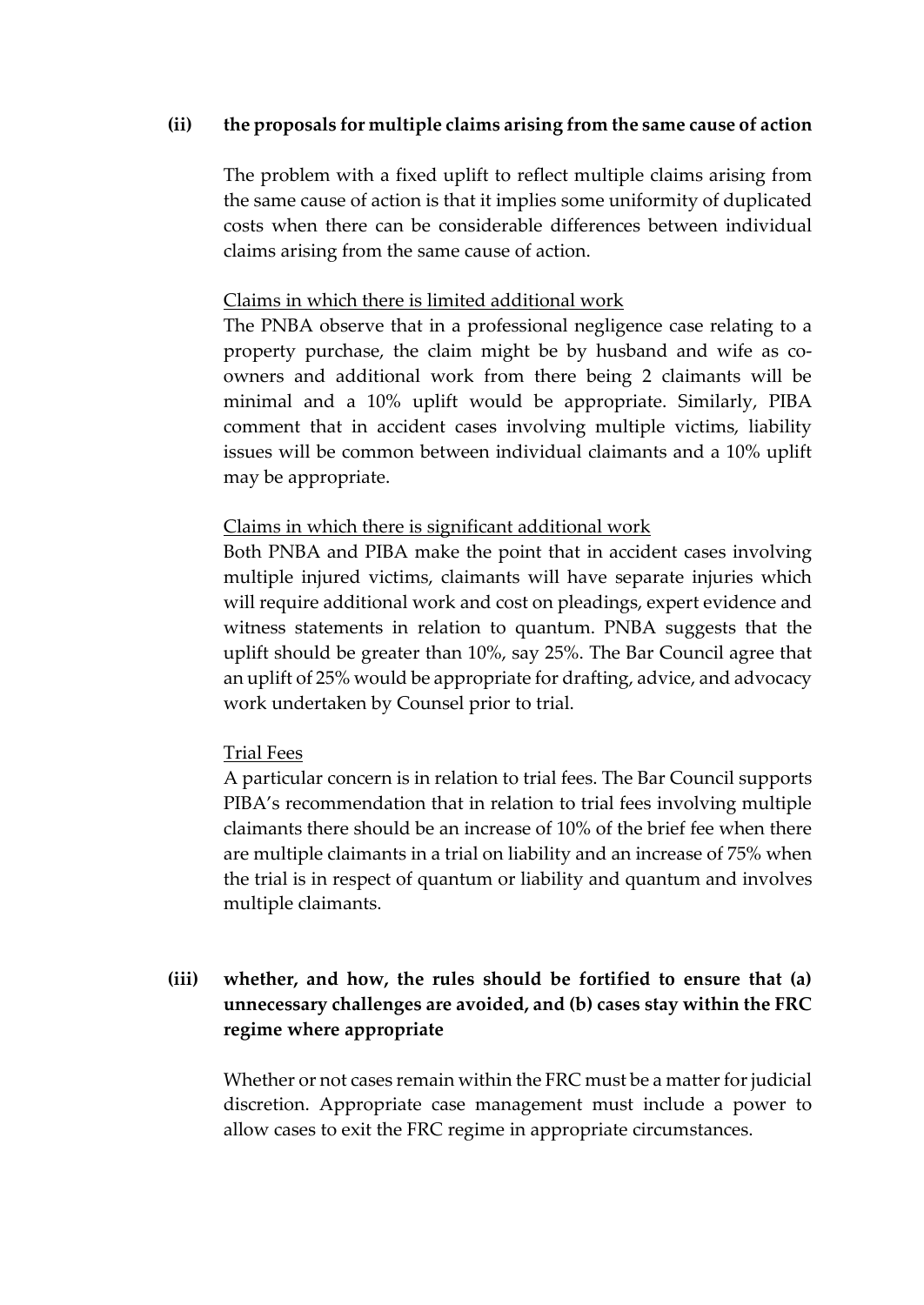Exiting the FRC should be exceptional, but the rules cannot be unduly prescriptive, particularly when this is a new regime which will require some time to 'bed-in', It would be inappropriate to apply any rubric based on the value of the case as this would not necessarily reflect its complexity and could create injustice.

A test based on a criteria of 'exceptionality' may be counter-productive in that, if applied too strictly, it may give rise to appeals and satellite litigation.

Proportionality must be a particularly important factor, but the overall criterion must be to consider "all the circumstances of the case". The concern such a broad and non-prescriptive test could give rise to an unsupportable number of applications that would undermine the FRC regime may be misplaced. The Bar Council notes and agrees with the observations made by PIBA that the court is very experienced in dealing with issues involving allocation and this is not an issue which has hitherto caused a significant number of appeals or satellite litigation. The reality is that the party making such an application would only do so if it considered such an application had reasonable prospects of success: in a FRC regime costs-recovery is severely limited and additional costs are only going to be incurred if cost-effective.

The Bar Council agrees with other SBAs that such applications will also be discouraged by an appropriate fixed costs sanction applying in the event of an unsuccessful challenge. The Bar Council notes that both the PNBA and PIBA agree that the proposed costs penalty of £150 is too low, and consider that £500 would be more appropriate.

**(iv) Part 36 offers and unreasonable litigation conduct (including, but not limited to the proposals for an uplift on FRC (35% for the purposes of part 36, or an unlimited uplift on FRC or indemnity costs for unreasonable litigation conduct), and how to incentivise early settlement.** 

A Fixed Percentage Uplift. The Bar Council agrees with other SBAs that fixed percentage uplifts for Part 36 offers is both appropriate and sensible. The rules must allow some discretion to the judge to disapply such a rule. Some thought has been given as to whether or not an unlimited discretion or banding would be appropriate, however, in a fixed costs regime where certainty is a key concern, a fixed percentage is appropriate.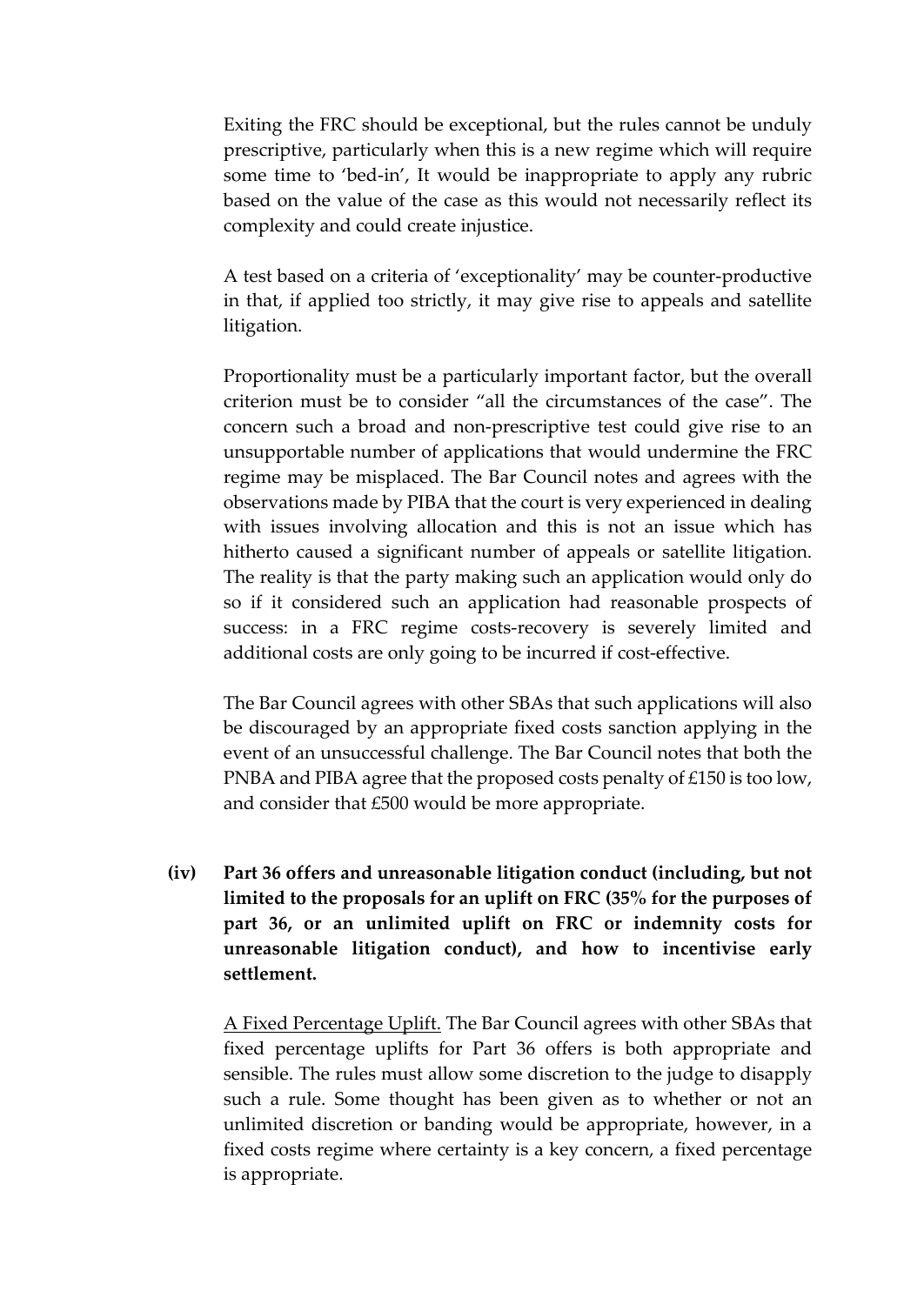The Appropriate Percentage. The Bar Council agrees with PIBA that a fixed percentage of 35% may be too low to act as a sufficient incentive to make and accept a reasonable Part 36 offer. Encouraging parties to settle litigation and ensuring that there is effective incentive to compromise is an essential part of the CPR. A fixed percentage of **50%** better reflects the importance of settlement to the process and is more likely to be an active driver of sensible behaviour.

Unreasonable Litigation Conduct. The Bar Council notes and agrees with those SBAs who consider that unreasonable conduct must be considered differently from the sanctions provided for under a revised Part 36 for FRC cases, and that in particular, a higher percentage would be appropriate. The Bar Council agrees with PIBA that there needs to be a broad discretion as poor conduct can come in a variety of forms and occasion prejudice and disruption to the court as well as the parties to litigation. A discretion to allow a percentage uplift capped at 100% of the appropriate FRC would be appropriate. The Bar Council considers that it would not be appropriate for an uplift to be more than 100% of the appropriate FRC: such costs are a sanction not a penalty.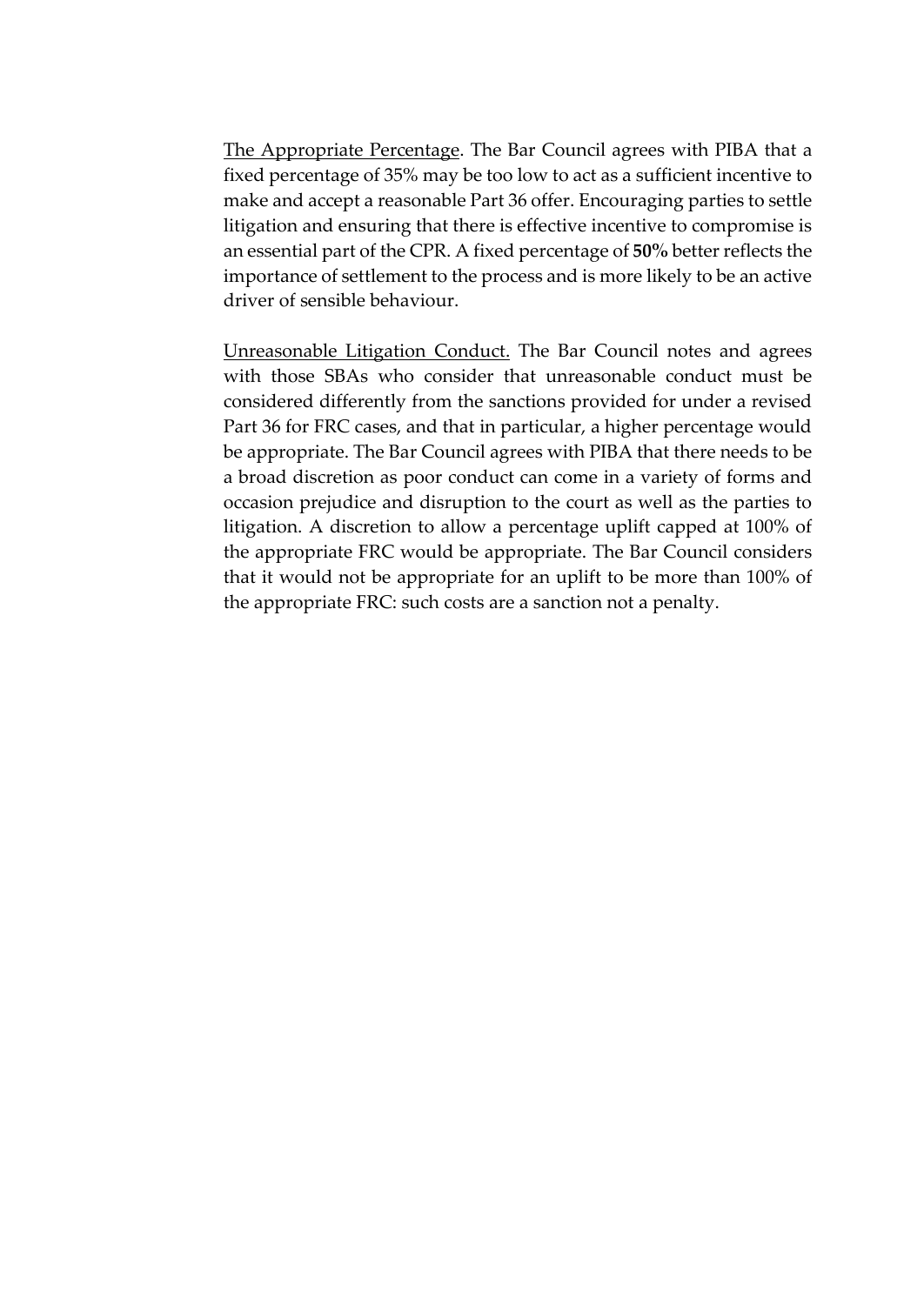# **Noise Induced Hearing Loss**

- 2. Given the Government's intention to extend FRC to NIH cases, do you agree with the proposals as set out? We seek your views, including any alternatives, on:
	- (i) the new pre-litigation process and the contents and clarity of the draft letters of claim (and accompaniments) and response;
	- (ii) the contents of the proposed standard directions, and the listing of spate preliminary trials.

## **Answer**

# **The Bar Council defers to PIBA as the relevant SBA for NIHL claims**

#### **'Intermediate' Cases**

- 3. Given the Government's intention to extend FRC to intermediate cases, do you agree with the proposals as set out? We seek you views, including any alternatives, on:
	- (i) the proposed criteria for allocation as an intermediate case and whether greater certainty is required as to the scope of the track;
	- (ii) how to ensure that cases are correctly allocated, and whether there should be a financial penalty for unsuccessful challenges to allocation;
	- (iii) whether the 4-band structure is appropriate, or whether Bands 2 and 3 should be combined, given the closeness of the proposed figures: if you favour combining the bands, we welcome suggestions as to how this should be done; and
	- (iv) whether greater certainty is required regarding which cases are suitable for each band of intermediate cases.

## **Answers**

**(i) the proposed criteria for allocation as an intermediate case and whether greater certainty is required as to the scope of the track;** 

## The Extension of the Fast Track to Intermediate Cases

Neither the Bar Council nor the SBAs consulted support the proposed extension of the Fast Track to intermediate cases. The reasons for this include the following: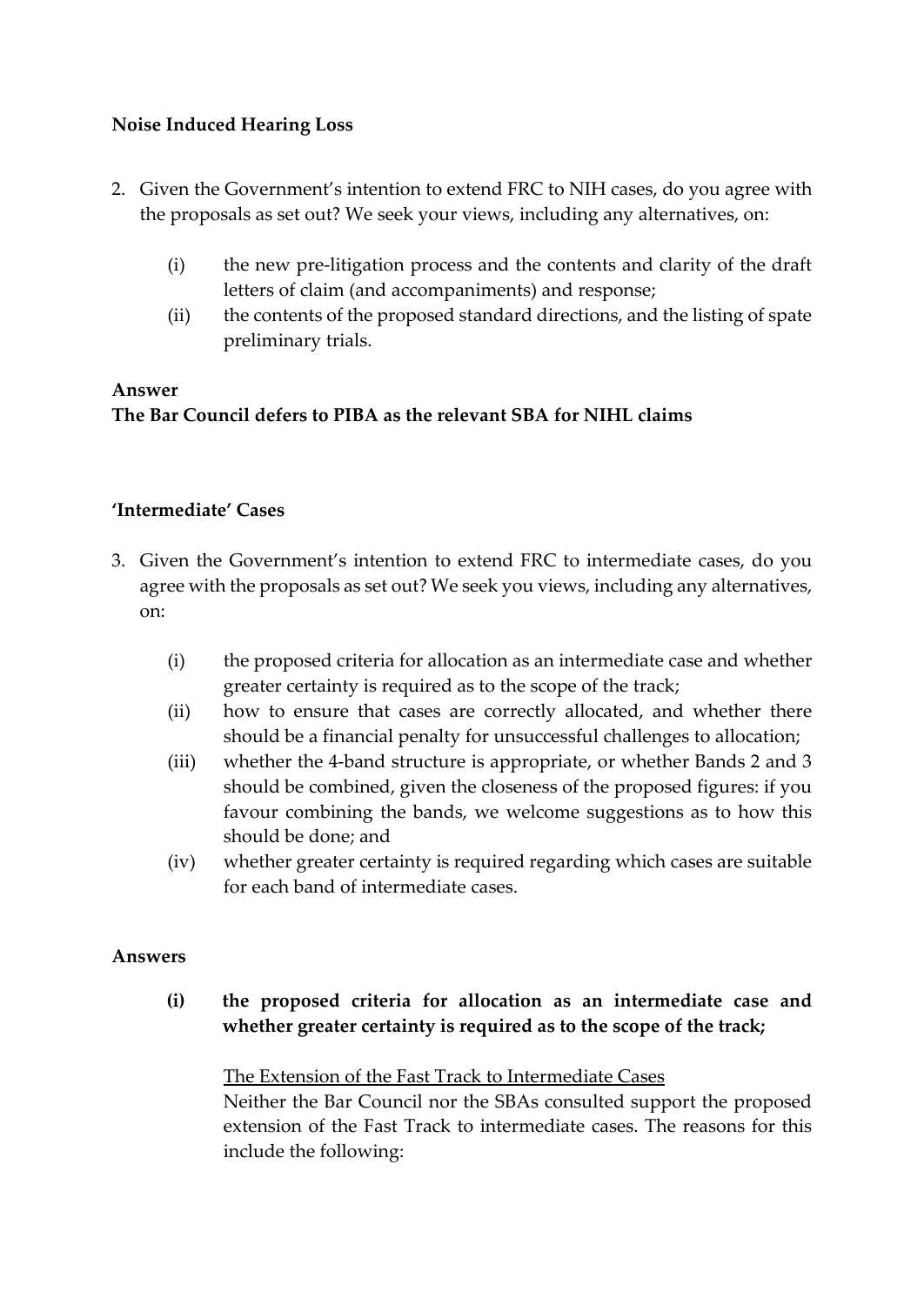Complexity. Claims worth up to £100,000 and with sufficient complexity to merit up to a 3 day trial are very different from cases in the current fast track.

A new track. Sir Rupert Jackson did not propose an extension of the existing fast track. He proposed a new intermediate track with its own procedural rules and protocols.

Expert Evidence. The proposed intermediate track included that there be no more than 2 experts on each side. A case with a total of 4 experts is more suited to the Multi-Track. In order for an intermediate track to work appropriately the limit should be one expert per party: that this would cover the vast majority of cases.

Costs and Case Management. Sir Rupert Jackson's view is that costs budgeting is working well. There is no significant evidence that the current system is restricting access to justice or giving rise to disproportionate costs.

#### Alternatively, the case for a new intermediate track.

If FRC are to be introduced for intermediate cases, the Bar Council agrees with the SBAs consulted that a specific intermediate track is appropriate. There are proposed procedural changes that are specific to intermediate cases which are best reflected in a specific track; moreover, there is an additional benefit in the courts and court users developing expertise and familiarity with the particular issues that arise in relation to intermediate cases which properly reflects by having its own track, distinct from the current fast and multi-tracks.

# **(ii) the proposed criteria for allocation as an intermediate case and whether greater certainty is required as to the scope of the track**

Trial Length. Trial length is perhaps the strongest indicator of the complexity of a claim. It needs to be clearly understood that a 3 day trial for an intermediate case must involve a full trial including lay and expert evidence, submissions and judgment. The Bar Council is sceptical that the issues that emerge at trial can be fully or properly anticipated at the CMC stage: moreover, the full consideration of the range of issues and experts may make CMC unduly contentious and prolonged. It may be difficult to conclude evidence, submissions, and judgment in 3 days if the court hears from 4 expert witnesses. The Bar Council agrees that intermediate cases, should they last more than 3 days, should be automatically excluded from FRC.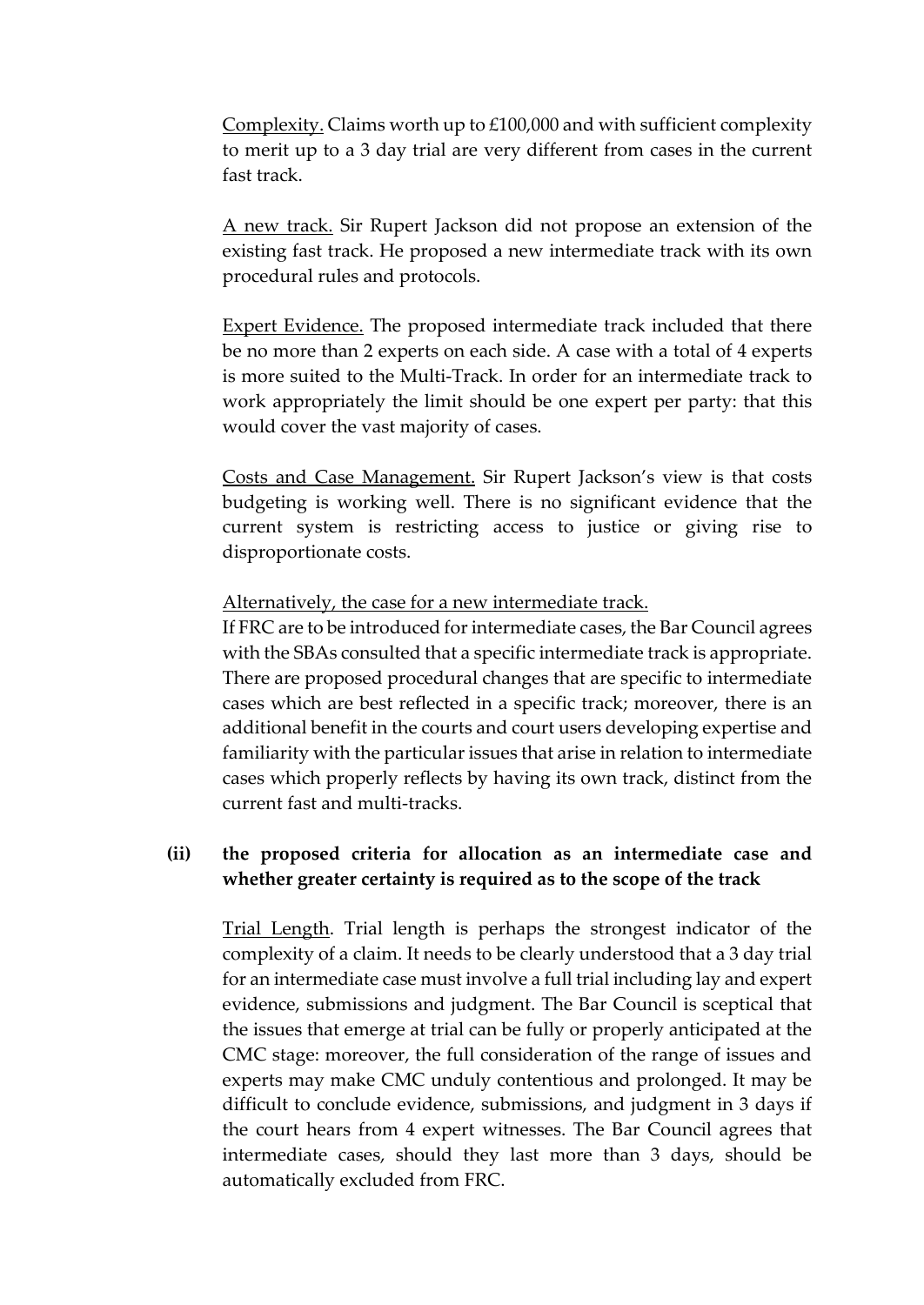Expert Evidence. A major factor impacting upon both time and complexity is the role of expert evidence. The Bar Council is extremely concerned that the strict application of a three day time limit could lead to complex cases being placed in the FRC when it is inappropriate, or significant time pressures being applied at trial that could lead to unfairness. A sensible approach is to consider and limit the role of expert evidence. If expert evidence is likely to take more than one day, allocation to the multi-track would be appropriate: in many case this may mean that where there more than one expert on each side, allocation to the multi-track would be appropriate. The Bar Council would advise against any rule or prescription that the number of experts in itself should determine allocation.

Escapes. The proposed FRC regime involves a significant change to civil litigation. The scheme will cover a huge variety of cases. A rule that allows claims to exit the FRC regime only in 'exceptional circumstances' would be unduly restrictive and give rise to unfairness and inevitable satellite litigation. To an extent the parties and the courts will be on a learning process together and over time it will become clear which cases, rules, and issues give rise to particular problems: it is for this reason that a fundamental review will be required in due course. However, in the meantime, the Bar Council's view is that it would not be appropriate to create an unduly high hurdle for allowing claims to exit the FRC. The judge should have a broad discretion to take all the circumstances of the case into account.

Exceptions. The consultation recognises that some cases are not appropriate for FRC. SBAs are in a better position than the Bar Council to identify those cases which are exceptional as they are by their nature particular to specific areas of practice, for example:

- PIBA identifies categories of claim involving chronic pain, and notes the particular practical problems that may arise in allocating personal injury claims when the value of the claim cannot be known until a comparatively late stage;
- The Bar Human Rights Committee Chair drew the Bar Council's attention to Equality and Human Rights Act claims in the county court and how these claims, although of limited financial value, can involve highly complex issues reflected in the pleadings, complicated disclosure exercises, and specialist legal advice.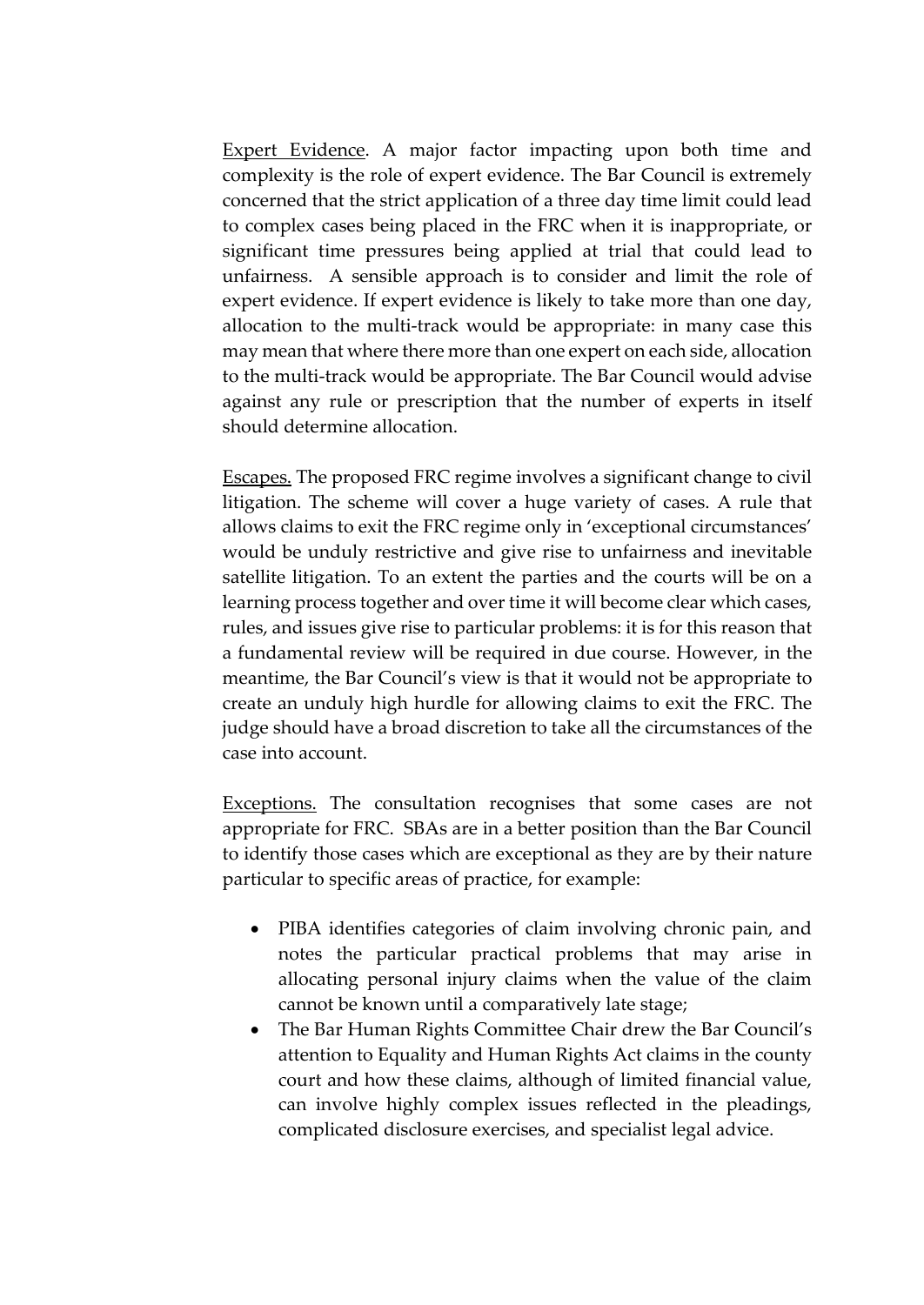- Cases involving allegations of fraud or dishonesty in a professional or commercial context should always be allocated to the multi –track.
- Multi-party litigation, in particular when there is more than one defence and/or counterclaim, would usually be appropriate for the multi-track
- The Chancery Bar Association sets out those cases it considers unsuitable for FRC, including cases involving experts in different disciplines would not be suitable for the intermediate track: for example property and building disputes involving surveyors, architects, and valuers.
- In its response the Property Bar Association is sceptical that the parties will be able to find appropriate representation at the level of fees set out in the Consultation. This creates a significant issue in relation to equality of arms when large institutions may be able to pay over the fixed rate but individuals and SMEs would be unable to meet the shortfall. The Bar Council's view of that submission, is that property litigation of this kind is not appropriate for FRC.

The Bar Council has not seen all SBAs' response to this consultation. The list of categories of case that should be excluded from FRC is potentially large in number, but may in reality reflect a small volume of cases overall. A system that recognises the categories of cases that are appropriate exceptions at an early stage is very likely to save time and money in the long term, avoiding unnecessary satellite litigation and appeals.

An early review to identify those cases which may be inappropriate for FRC is essential to ensure that the scheme does not restrict access to justice.

#### Level of Fees

An inevitable problem with this consultation is that the huge range of cases that will now fall within the proposed FRC regime cover a variety of specialist work. There are cases where the range of fess proposed are within the range of what may be 'manageable' but there are other cases in which the current level of fess are simply inappropriate: see for example the response of the Property Bar Association.

Part of the answer to this issue is, as discussed above, to exclude those cases where the level of fees simply does not reflect the commercial reality. These case can properly be considered as exceptions; so, for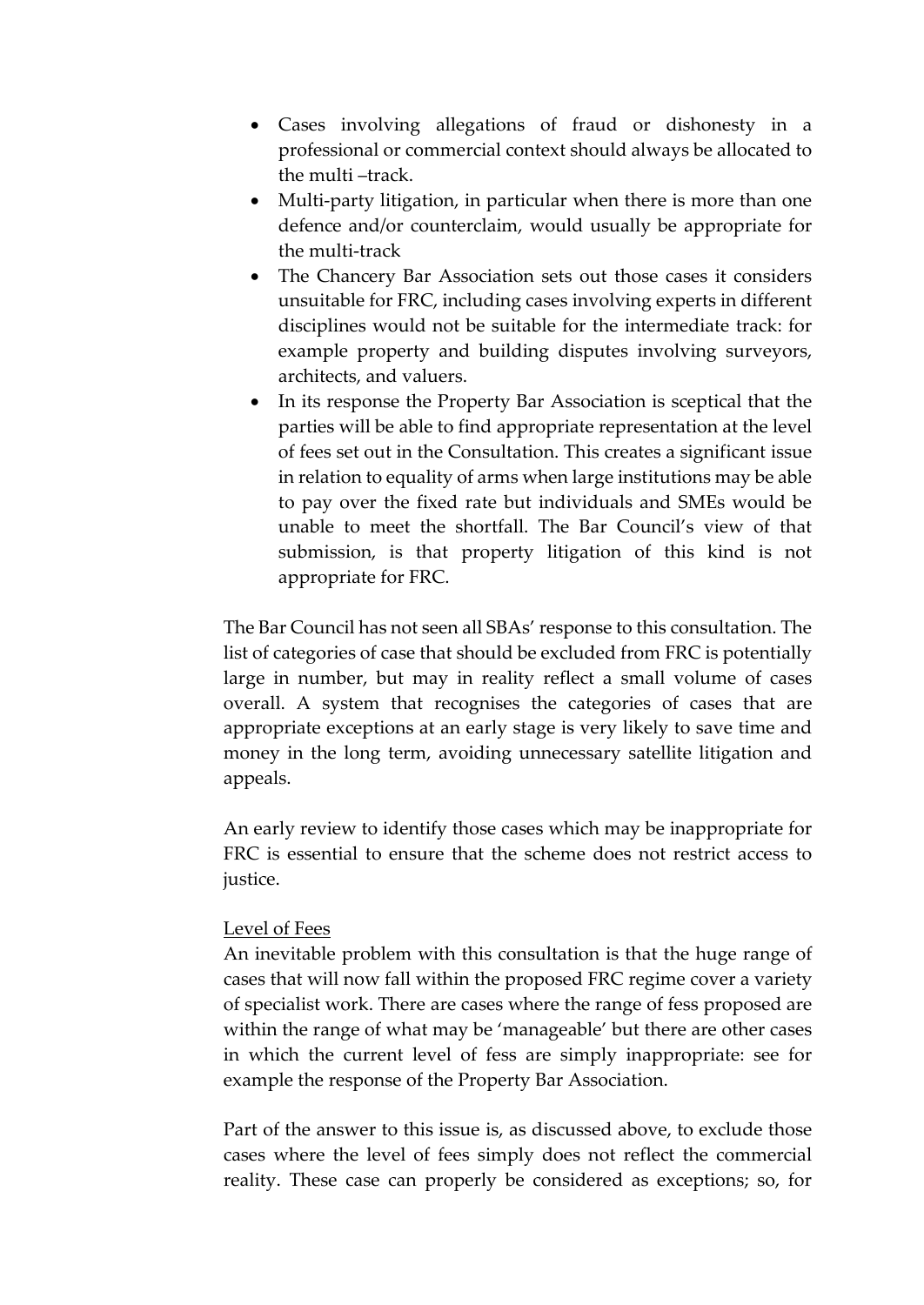example, complex personal injury claims and clinical negligence claims are also noted to be unsuitable for FRC.

# **(iii) how to ensure that cases are correctly allocated, and whether there should be a financial penalty for unsuccessful challenges to allocation**

The Bar Council considers that allocation should be determined by a judge having regard to all the circumstances of the case. A list of factors, including value and complexity, should be considered but all cases are different and cannot be reduced to a tick-box exercise. In particular, while the length of trial, the number of experts, and the value of the claim will be significant, if not the most important aspects that should be taken into account, there are other matters that should be considered, such as the importance of the issues to the parties themselves.

The Bar Council is concerned that any new rules that are unduly prescriptive will undermine rather than build upon the experience the courts already have of allocating cases within the current rules**.** The Bar Council's view is that as the issue of allocation is a decision for the judge on case management, the judge can be relied upon to decide the issue appropriately as has been the case hitherto. The judge can be trusted to allocate cases properly having regard to new rules in relation to intermediate cases based on knowledge and experience of current practice.

The Bar Council considers that a financial penalty is only appropriate when applications have no merit or represent 'gamesmanship'. If a "penalty" is introduced to discourage such applications there should be a broad judicial discretion for it to be disapplied in the circumstances of the case.

**(iv) whether the 4-band structure is appropriate, or whether Bands 2 and 3 should be combined, given the closeness of the proposed figures: if you favour combining the bands, we welcome suggestions as to how this should be done** 

#### Bands 2 and 3

The Bar Council notes that both PIBA and the PNBA advocate three rather than four bands, and that consideration should be given for bands 2 and 3 to be combined. It seems logical that removing one band will reduce the possibility of dispute and remove additional complexity. Three bands may in rather broad terms properly accommodate complex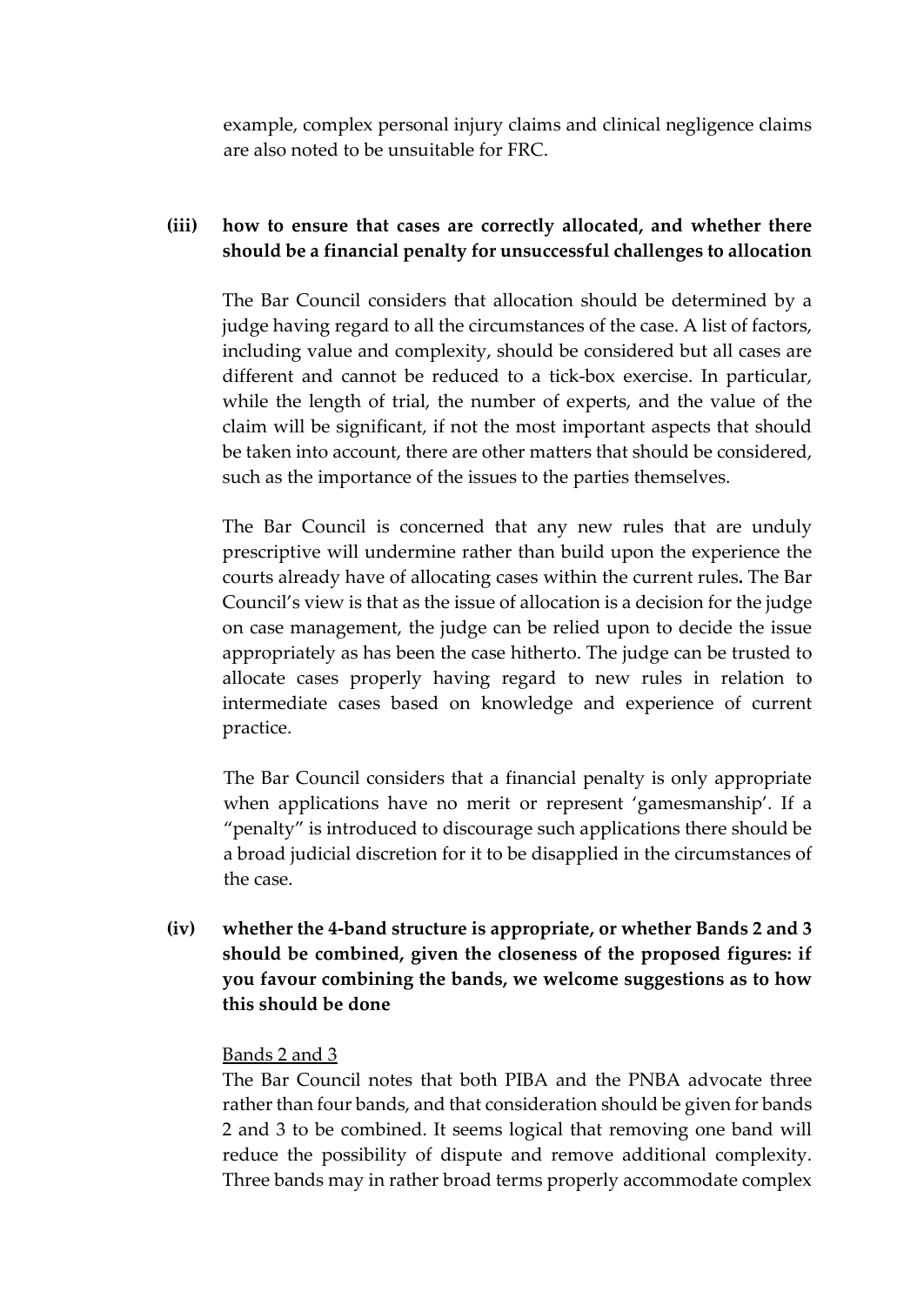claims at the highest band, simple claims which will be allocated to the lowest, and a middle band which will effectively deal with those cases fall in between. However, the Bar Council notes that the current proposals allow for four bands and acknowledges that this matter has been carefully considered by both the MoJ and Sir Rupert Jackson. The provision of 4 bands allows for greater precision and care to be taken when considering allocation within bands which the Bar Council considers would be welcome, particularly in the context of the judiciary administering new procedural rules for claims of significant value to the parties involved. A system that encourages specific consideration to these issues at an early stage of the process is probably of considerable value.

#### Band 4

Band 4 should be reserved for substantial and complex cases. Allocation should have regard to a broad range of factors. Issues of fraud and dishonesty have already been mentioned. Claims involving multiple parties may also be appropriate cases for Band 4. The value of the claim must be a key but not a decisive factor. Legal and factual complexity are very often contentious and may not be determinative: a case can be simple and straightforward to one party but complex and difficult to another. In most cases the decisions made at the CMC will be determinative, in particularly having regard to the issues in the case, the extent of disclosure, the nature of the lay witness evidence and the role of experts. The rules should not be too prescriptive but give the judge a wide discretion.

#### **(v) whether greater certainty is required regarding which cases are suitable for each band of intermediate cases.**

This question has been addressed at several points in the Bar Council's earlier answers: the rules should not be too prescriptive and the judge should have a wide discretion to take into account all the circumstances of the case in determining the suitable band.

#### **Judicial Review**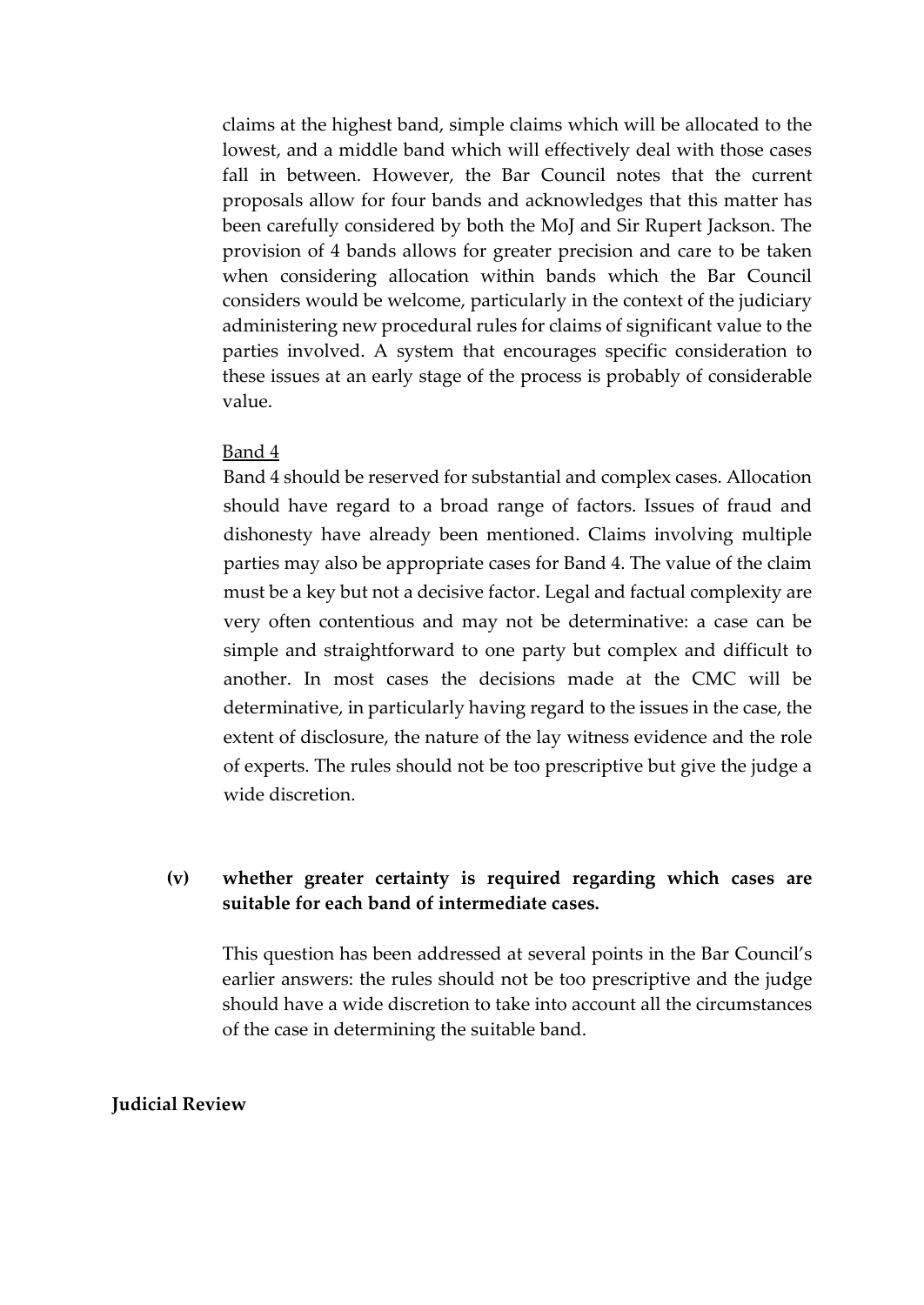4. Do you agree with the proposal for costs budgeting in JRs with a criterion of "whether the costs of a party are likely to exceed  $\text{\textsterling}100,000$ "? If not, what alternative do you propose?

#### **Answer**

**The Administrative Law Bar Association ['ALBA'] is responding to this part of the consultation.** 

## **The Next Steps**

5. We seek your views in the proposals in this report otherwise not covered in the previous questions throughout the document.

#### **Answers**

#### Expedited Procedure

The proposal to introduce expedited procedure in all claims with damages between  $E$ 25, 000 to  $\text{\textsterling}100$ , 000 is a hugely significant change in civil litigation and requires much further consideration than is given to it in this Consultation. In particular, the consultation has no apparent answer to the question of what the parties or the court will do when the evidence in the case develops so that the limitations placed upon the length of pleadings and witness statements or the limitations on disclosure no longer apply. These changes represent not only a cultural change in the way in which cases are litigated, but place new and untested restrictions on the parties' conduct of litigation. Such changes have also to be considered in the particular context of a new approach in which interlocutory applications are "discouraged".

The Bar Council is concerned about the proposal for "streamlining" the procedure in a wide range of cases, by imposing page limits on statements of case and witness evidence, together with limiting disclosure in non-PI cases to documents relied upon by each party. Page limits are a very blunt implement for reducing the amount of work which needs to be done. It can require more work in order to achieve greater brevity. In any event, the mischief if cases are run at minimum is more likely to be a failure to engage properly with the issues; generic pleadings which consist of broadly worded allegations or unparticularised denials, such that the real dispute does not become clear until trial. Similarly, disclosure is a difficult area which is currently the subject of an important pilot scheme. It is questionable whether it is a good idea to make sweeping changes to the procedural landscape for a huge number of cases as an afterthought to a FRC regime.

#### Abated Trial Fees